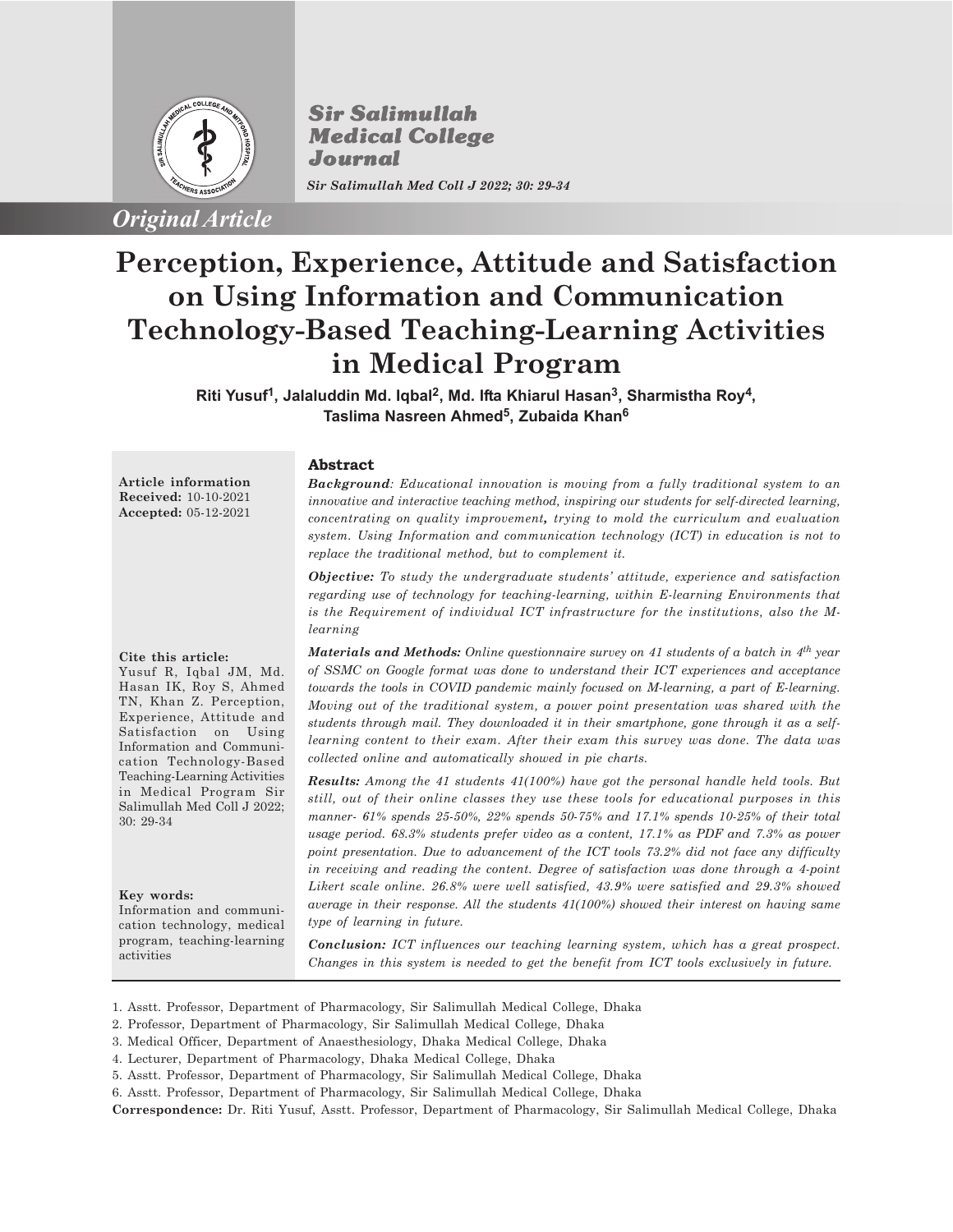The millennium development goals can be achieved by making the information and communication technology (ICT) more reachable in medical and health education<sup>2</sup>. COVID-19 pandemic has shifted medical students out of the clinical setting, rearranged residents across the health-care structure and bring changes in medical education to online18. Technology is acknowledged to enable attainment of higher levels of knowledge and skills and a great assistance for assessment.<sup>1</sup> Beginners are well equipped to welcome superior use of technology for edification. Acceptance of diverse ways for learning in undergraduates is the demand of the hour<sup>1</sup>. Studies are going on, to explore the use and influence of educational technology in medical education, especially in resourceconstrained environments<sup>2</sup>. It is not surprising, that the trainers, lecturers, distance education providers and teaching institutions at all levels are increasingly using the Web as a medium for delivery16. The educators are recommended to be trained in creating digital resources and using technology for instruction and assessment. This will accelerate the transformation of the current Health Professions Education (HPE) and make it, affordable and accessible to all learners<sup>1</sup>.

There is a wide scope to introduce, use of technology for online instruction, skills, training and assessment. The instruction tool, Power point presentation should not be excessive and needs to be relevant<sup>27</sup>. More evidence needs to be generated regarding its effectiveness in improving knowledge, so that our decisions can be based on evidence<sup>1</sup>. Faculty training plans for use of technology will aid in creation of resources and necessarily to applicate it in curriculum<sup>1</sup>. Many of the research literature demarcates the empirical benefits, liabilities, limitations, and suggested practices for classroom teachers who utilize technology in their respective classrooms<sup>4</sup>. Before moving towards mobile learning, researchers had mapped the evolution process from the wired virtual learning environment of today, to the wireless learning environment of tomorrow<sup>16</sup>. Engagement with instructive content in social network communities are also common now a days<sup>2</sup> , that shares the same object Research is going on the infrastructure of ICT based learning. Research shows, Integrative Learning Design

framework (ILD)<sup>7</sup>, Learning Activity Design (LEAD) framework are designated for the development and implementation of mobile learning activities in the specific field of technologyenhanced learning (TEL)<sup>7</sup>, explicitly addressing usability and adaptability<sup>7</sup>. Moreover, Electronic School Books (ESB) published free of charge by the Department of National Education in some countries20. A rich e-Book platform (www.ebook.gov.bd) has been created by Bangladesh Government to make all textbooks and interactive books, that is, books containing videos, animation and pictures, available online<sup>21</sup>. The UNDP supported Access to Information (a2i) Program has changed the mindset within Government, to embrace ICTs as a powerful enabler for the nation's socio-economic transformation by facilitating government eservice delivery<sup>21</sup>. E-learning systems may not serve alone to the need for infrastructure resources and the location dependency. Mobile Learning would help resolve several of these issues and can be used for various applications such as recorded information, audio files, reading, learning applications, scheduling, calendar features, assessments, collaboration, support and coordination activities, amongst other functions<sup>6</sup>. ICTs delivers both students and teachers with more prospects in adapting learning and teaching to individual needs, by its technical innovation $^{18}$ .

## **Mobile learning:** definition and devices

UNESCO (2012) identifies a popular definition of mobile learning as-

'**Mobile learning** involves the use of mobile technology, either alone or in combination with other information and communication technology (ICT), to enable learning anytime and anywhere<sup>25</sup>.

**Mobile technologies** are constantly evolving: the devices include, in broad strokes, mobile phones, tablet computers, e-readers, portable audio players and hand-held gaming consoles<sup>25</sup>.

### Social network in Education

WhatsApp is a social networking, an online platform that is used by people used for educational purposes by the students too $26$ .

#### Likert scale scoring

Likert scale is an ordinal scale. Scoring at Likert Scale increased reliability of the questionnaire. It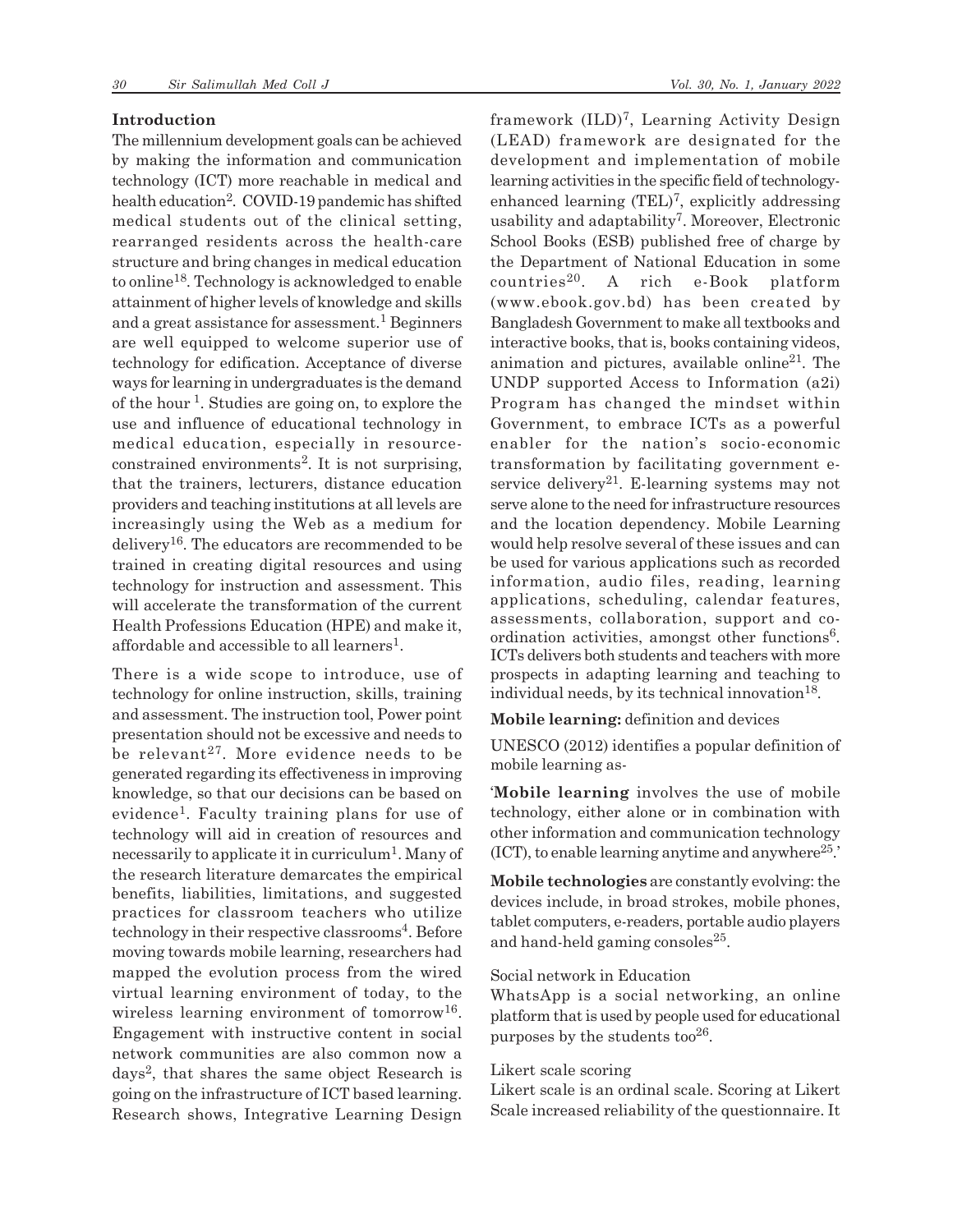is to be constructed in a logical manner to compose an index which measures the collective stance of the participant towards phenomenon<sup>28</sup>.

#### **Material and methods**

This is an interventional study. The study was conducted in the Department of Pharmacology in Sir Salimullah Medical College (SSMC) on June to August 2021. One of the batches from the  $4<sup>th</sup>$  year students was selected randomly. Among 42 students, a content on PowerPoint presentation was shared through e-mail. Among them 41 responded and 1 did not. They were instructed to download that into their own handle held. After their assessment exam they were asked about their experience of using the application offline. They were also asked about their perception and satisfaction about the content and the way it was delivered. The questionnaire was done in 'Google Form' templates, that is very popular, easily available, simple to conduct and share. A link was created and the URL was shared in their WhatsApp group. They were asked to fill up the questionnaire and send via e-mail. In the script they answered and typed their e-mail address than as soon as they submitted the survey data was available in simple pie charts and also data were automatically exported into a Google Spreadsheet. Only one of the students did not respond. Ultimately 41 responses were analyzed and managed into tables for further calculations.

#### **Data Analysis**

The data were analyzed using activity theory as an analytical basis, it allows the analysis of changing systems and the learning associated with them<sup>2</sup>.

## **Results**

Results are arranged in tables and in Bar graphs in the following manner

**Table-I** *Perception of students about m-learning*

|     | Question keys    | In number     | Percentage        |
|-----|------------------|---------------|-------------------|
|     |                  | $n = 41$      | (%)               |
| i   | Using smartphone | 41            | 100%              |
| ij  | Preferred        | Android=39    | Android= $95.1\%$ |
|     | smartphone for   | $Apple=2$     | Apple= $4.8\%$    |
|     | study purpose    |               |                   |
| iii | Preferred        | Video=28      | Video=68.3%       |
|     | content for      | $PDF=7$       | PDF=17.1%         |
|     | mobile learning  | $\rm Ppt = 3$ | $Ppt = 7.3\%$     |
|     |                  | $others = 3$  | others= $7.3\%$   |

Ppt =Power point presentation

Table-I: Shows that all students 41(100%) are using smartphones, mostly 39(95.1%) are android and also apple 2(4%). Preferred content for mobile learning is PDF Power point presentation, Video and Others were chosen respectively 17.1%,7.3%,68.3%,7.3%

|     | Question keys    | In number                  | Percentage     |
|-----|------------------|----------------------------|----------------|
|     |                  | $n = 41$                   | $(\%)$         |
| i   | Time extent      | $10-25% = 7$               | 10-25%=17%     |
|     | to use mobile    | 25-50%=25                  | 25-50%=61%     |
|     | phone            | $50 - 70\% = 9$            | 50-70%=22%     |
| ii. | Helpful in exam  | $Yes = 39$                 | $Yes = 82.9\%$ |
|     | preparation      | $No=2$                     | $No = 17.1\%$  |
| iii | Difficulty faced | 1. Didn't face any         | 1.73.2%        |
|     |                  | $problem=30$               |                |
|     |                  | 2. Was not enough 2. 14.6% |                |
|     |                  | to need= $6$               |                |
|     |                  | 3. Slides were             | 3.7.3%         |
|     |                  | not enough                 |                |
|     |                  | clear=3                    |                |
|     |                  | 4. Hard to                 | 4.4.8%         |
|     |                  | understand=2               |                |
| iv  | Use of the same  | $Yes=30$                   | $Yes = 73.2\%$ |
|     | content before   | $No=11$                    | No=26.8%       |

**Table-II:** *Student's experience of m-learning*

Table-II: Shows Mostly 25(61%) of mobile users spends 25-50% of their total time for education and others 9(22%) for 50-70% and 7(17.1%) for 10-25% of their total time of mobile usage. Most of the students 39(82.9%) found the content Helpful in exam preparation. 73.2% didn't face any difficulty, Slides were not enough clear to 7.3% and insufficient for 14.6% and other 4% found it hard to understand.

**Table-III** *Student's attitude towards m-learning*

|     | Question keys       | In number  | Percentage     |
|-----|---------------------|------------|----------------|
|     |                     | $n = 41$   | $(\%)$         |
| i   | Downloaded the      | $Yes=41$   | $Yes=100\%$    |
|     | content offline     | $No=0$     | $No = 0\%$     |
| ij  | Go through          | $Yes = 39$ | $Yes = 82.9\%$ |
|     | Offline content     | $No=2$     | $No = 17.1\%$  |
| iii | Mobile contents     | $Yes=41$   | $Yes=100\%$    |
|     | for future learning | $No=0$     | $No = 0\%$     |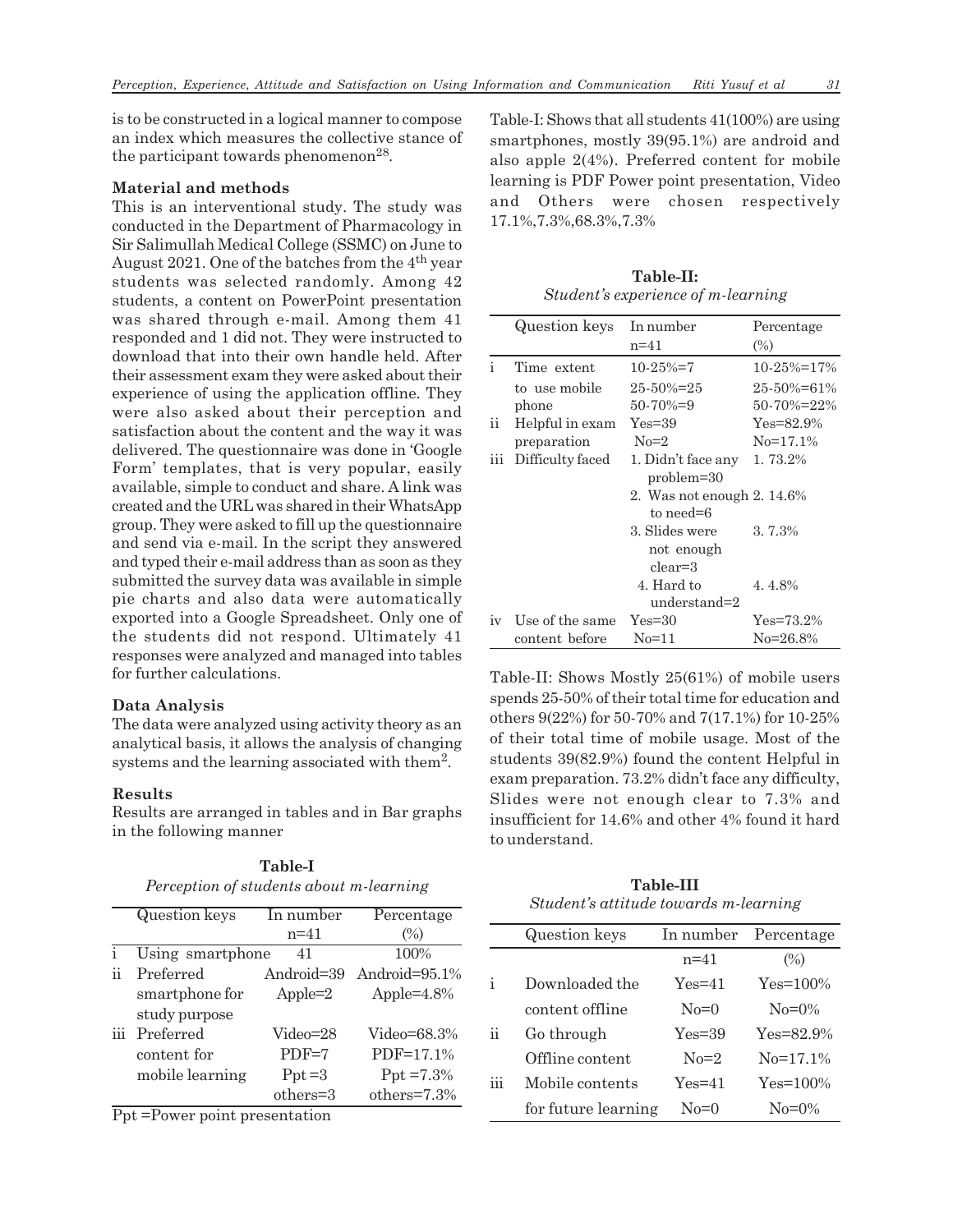Table-III: Shows 41(100%) downloaded the content, 39(73.2%) of them has already gone through the Offline content 2(17.1%) didn't go through it. 41(100%) students want to face mobile contents for their future learning.

# **Table-IV** *Acceptance through level of satisfaction of students through a '4-point Likert scale' online towards m-learning*

| Level of          | In number | Percentage |
|-------------------|-----------|------------|
| satisfaction      | $(n=41)$  | $(\%)$     |
| 1. Well satisfied | 11        | 26.8%      |
| 2. Satisfied      | 18        | 43.9%      |
| 3. Average        | 12        | 29.3%      |
| 4. Not satisfied  | 0         | $0\%$      |

Table-IV: Shows 11(26.8%) students are well satisfied 18(43.9%) are satisfied and 12(29.3%) have average level of satisfaction

### **Discussion**

This paper is one of the very few studies which has brought an opportunity for the students to use ICT based learning to an advanced level. The study focused on the in-depth relationship of students with the education systems of undergraduate program. Therefore, for adaptation of new technologies, they have to owe some clear perception of the learning system, to experience them and to possess a positive attitude towards it. This study attempted to give a picture of the response of students of medical college towards a new approach of teaching learning activities in medical program. It reveals that students are quite motivated for adoption of ICT based learning. A content was made in Power-point presentation, most commonly used tool for educational purpose considering student's perceived ease of use (PEU) as in other study where the effectiveness of using mobile devices in the learning was explored by Hsu L and Chen C. as a very new one it is to be discussed about the style of the content. This study offered a Power- point presentation in the form of images and re-using the material for later reflection and discussion, the same we can see in the study by Pimmer, C. and his collogues  $2$ . Questionnaire made in Google form in the way how Mohesh MI G, Syed Meerasa S. did in their study32. It was distributed among students via WhatsApp a popular social networking site, as we see in a study by Dey S and Parabhoi  $L$  and also by Mohesh MI G and Syed Meerasa S. 26,32 . Everyone has preferences for the ways to receive information. In a study done by Lujan H and DiCarlo S, on the first-year medical students shows that; for tailored instruction, to treat all students in a similar way and to motivate teachers to move from their favored mode; it is important to know their perception of content<sup>30</sup>. All the students in the current study participated with personal smartphone skills and adequate previous ICT based learning experience. But according to a study done by Yusuf R. on medical students found that, students are not still much motivated of using these tools, for learning purposesand also by Bilal Aand his collogues got the same3,29. Present study proposes still the same. Krnel D and Bajd B found in their study, motivation of the student to learn certain content is the key to success<sup>14</sup>. While Hsu L and Chen C found higher intention to use ICT based learning  $(IU)^{31}$ . In many studies rather than using single mode, they prefer combination <sup>27,30,31</sup>. Their perception reveals 68.3% students prefer video as a content, 17.1% as PDF and 7.3% as Power Point presentation, though MOODLE prefers Power Point presentation as their teaching tool. The study was designed to understand participants' experience with simple the new content supplied and also their interest towards ICT based learning activities. Where it is found that 70-80% students are with good experience. According to the student's experience, though they are involved in Online learning; out of their online classes, most of the students 25(61%) spends only 25-50% of their total time for education on their mobile, which has not so much different from previous study done by Yusuf R<sup>3</sup>. Moreover, learning experience using ICT reports a positive experience of students in the study of Liccardi I and his collogues $^{22}$ . Due to advancement of the ICT tools as well as internet, 73.2% did not face any difficulty in receiving and reading the content, gives a positive response. Government initiatives for technological accessibility and good Internet connection has made it possible, which was a big obstacle in this area as located in research by Yusuf R.<sup>3</sup> . Their attitude from the very beginning to till end of the study appeared to be positive more than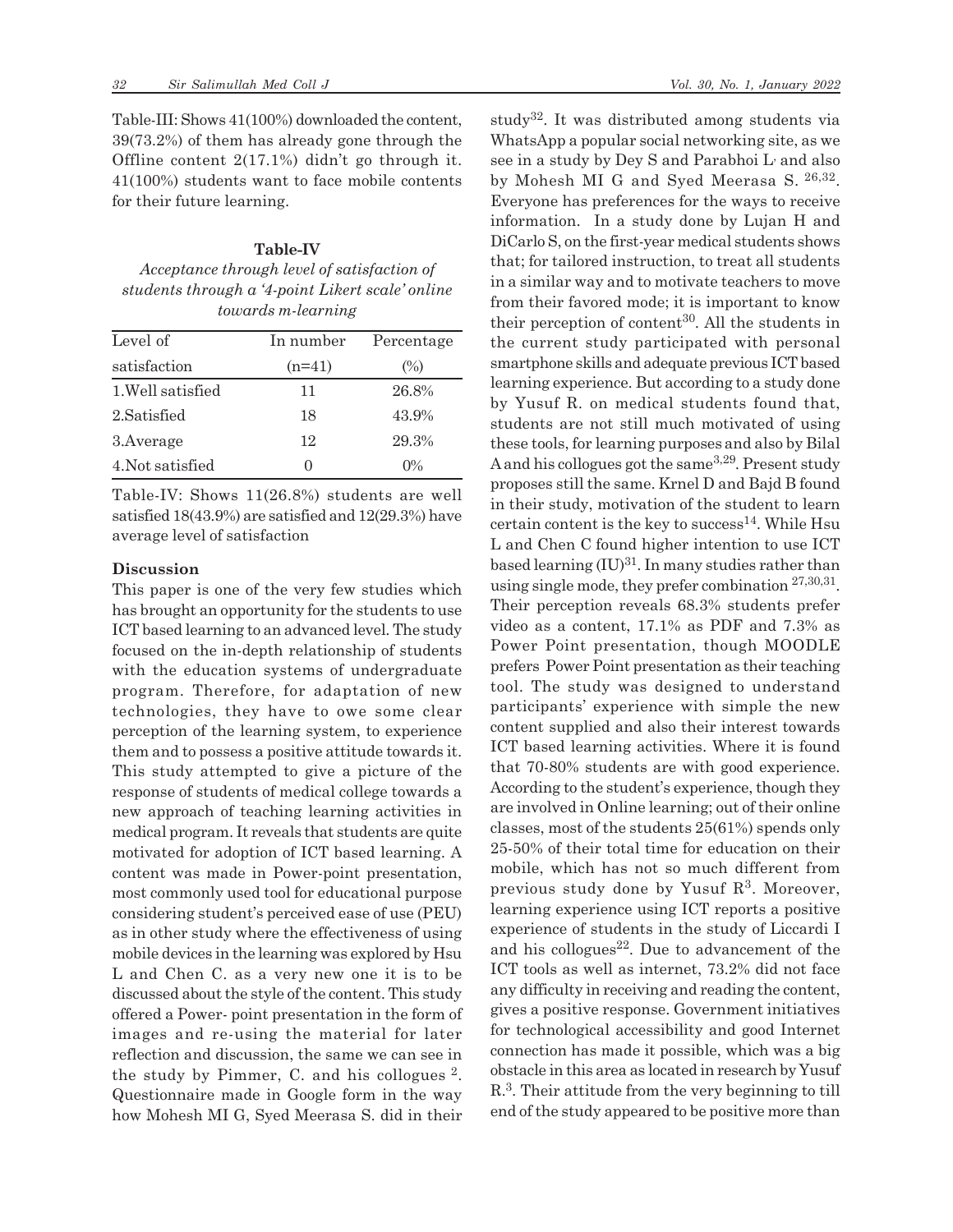90% which is similar to that of the study conducted by Taghizadeh M and Hajhosseini F employing blended one<sup>13</sup>, has grown higher than the previous research by Venkatesh S, and his collogues<sup>23</sup>. The current study reveals that, majority of the respondents had a positive attitude towards the changing role of teaching system like Bilal A and his collogues reported<sup>29</sup>. Degree of satisfaction was done through a 4-point 'Likert scale' (from well satisfied to not satisfied) online. 26.8% were well satisfied, 43.9% were satisfied and 29.3% showed average in their response. Student's satisfaction also found positive in the study by Taghizadeh M and Hajhosseini F and they also found relationship between student's attitude and quality of teaching, contributes to that<sup>13</sup>. In a study by Venkatesh S. and his collogues students' satisfaction was found insignificant 23. All the students 41(100%) showed their interest on having this type of learning in future. This is a great achievement of this study to make them exposed to a new environment, as well as to a new infrastructure. Very few research has been done in this sector specially involving the Pharmacology department<sup>3,23</sup>. A beneficial overview and contextual insight from this study, with the perception of the student's, their positive experience and attitude towards this learning activities can give a direction to the proper use of ICT in education Two of the students found the content hard, but as they found helpful for their revision material, they found it average satisfactory. May be because; from offline content, good, doubts can be cleared in next second proposed by Mohesh MI G and Syed Meerasa S<sup>32</sup>. However, effective implementation would depend largely on student's characteristics, as well as environmental and cognitive components of the delivery method<sup>23</sup>. Expectations for and experiences with e-learning are directly related to the learning achievements and course satisfaction<sup>29</sup>. This study was done creating a new material and to support the traditional learning in a small structure. Widespread study on it will definitely show us a path towards a new era of teaching learning activities in medical program.

### **Conclusion**

This study concludes that students have comprehensive perception about technology. They are experiencing lots of new technologies and learning procedures. They are showing positive attitude towards the information and communication technology, to bring them into their educational purposes. Their satisfaction level is fluctuating. The main contribution of the paper is to analyze current learning strategy and its development towards new technology. Their response to every question has enlighten the study to move ahead.

#### **Recommendations**

The framework of the learning system in medical program, has to be empirically tested and applied by other researchers and designers in medical sector.

To investigate what decrease their satisfaction and motivation.

There are also a number of concerns regarding BYOD (Buy Your Own Device) initiatives, which can be dealt with; through policy making, proper planning, and professional development opportunities for faculty.

#### **References**

- 1. Hirkani, M. and Supe, A., 2020. Technology enhanced learning in undergraduate health professions education: An Indian perspective. *Journal of Education Technology in Health Sciences*, 5(2), pp.69-79.
- 2. Pimmer, C., Linxen, S., Gröhbiel, U., Jha, A. and Burg, G., 2012. Mobile learning in resource-constrained environments: A case study of medical education. *Medical Teacher*, 35(5), pp.e1157-e1165.
- 3. Yusuf R., Evaluation of Information and Communication Technology (ICT) Based Teachinglearning Activities in Pharmacology at Postgraduate Medical Program [MD (Pharmacology)]. Bangabandhu Sheikh Mujib Medical University; 2015.
- 4. Firmin M, Genesi D. History and Implementation of Classroom Technology. Procedia - Social and Behavioral Sciences. 2013;93:1603-1617.
- 5. Otero N, Milrad M, Rogers Y, Santos A, Verissimo M, Torres N. Challenges in designing seamless-learning scenarios: affective and emotional effects on external representations. International Journal of Mobile Learning and Organisation. 2011;5(1):15.
- 6. Srivastava S, Ved Prakash Gulati D. M-LEARNING ON PATH TO INTEGRATION WITH ORGANISATION SYSTEMS. 10th International Conference Mobile Learning 2014. 2014;(ISBN: 978-989-8704-02-3):26-33.
- 7. Nouri J, Spikol D, Cerratto-Pargman T. A Learning Activity Design Framework for Supporting Mobile Learning. Designs for Learning. 2016;8(1):1-12.
- 8. Masoumi D, Lindström B. Quality in e-learning: a framework for promoting and assuring quality in virtual institutions. Journal of Computer Assisted Learning. 2011;28(1):27-41.